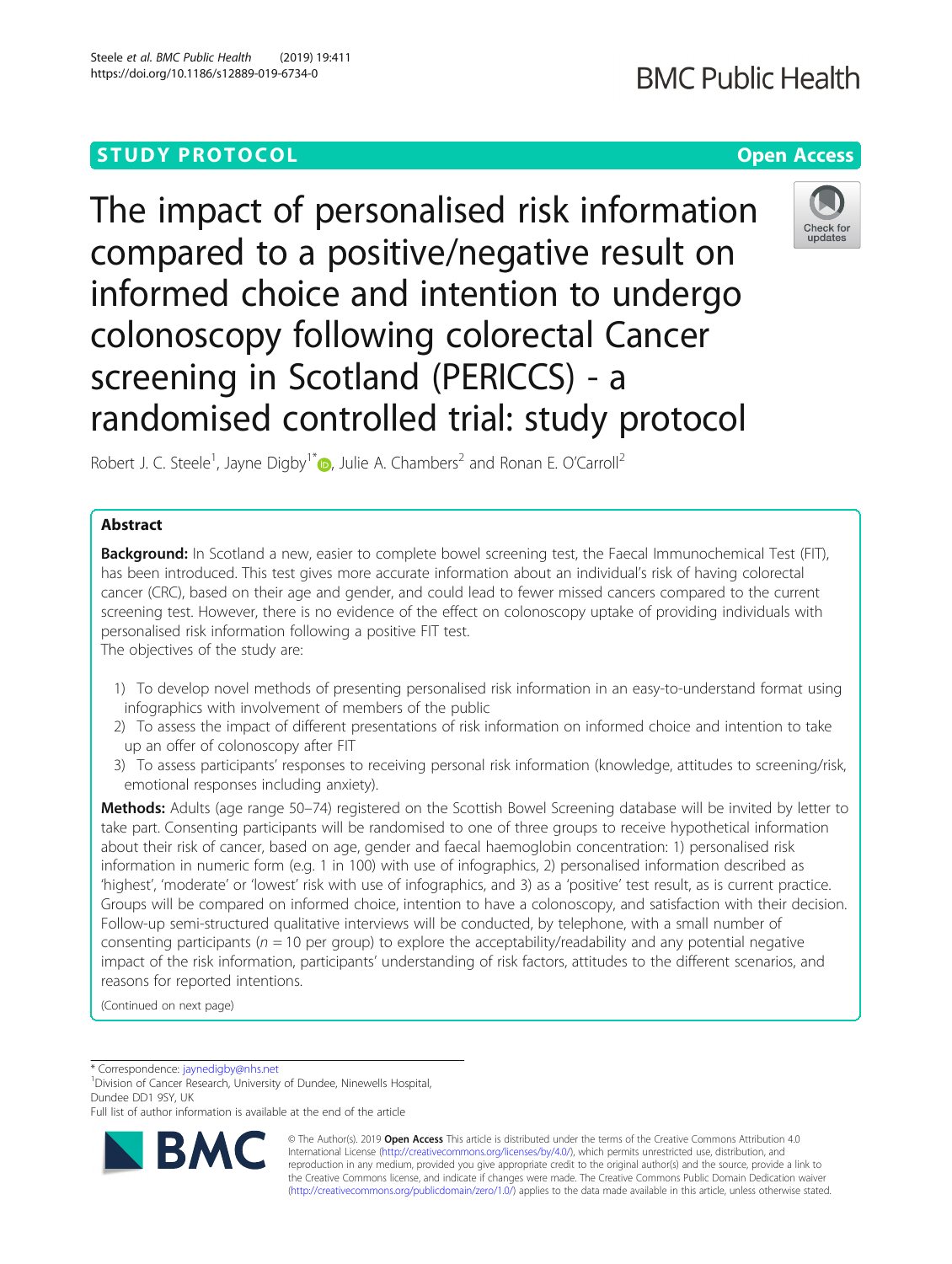# (Continued from previous page)

Discussion: Proving personalised risk information and allowing patient choice could lead to improved detection of CRC and increase patient satisfaction by facilitating informed choice over when/whether to undergo further invasive screening. However, we need to determine whether/how informed choice can be achieved and assess the potential impact on the colonoscopy service.

Trial registration: The trial is registered on [www.isrctn.com](http://www.isrctn.com) on 08/12/2017. Registration no: ISRCTN14254582.

Keywords: Colorectal cancer, Informed choice, Bowel screening, Colonoscopy, Personalised risk information

# Background

In Scotland, the guaiac Faecal Occult Blood Test (gFOBT) has recently been replaced by a quantitative Faecal Immunochemical Test for haemoglobin (FIT) in the bowel cancer screening programme, after a successful demonstration pilot of "FIT as a First-Line Test". FIT will initially be used with a faecal haemoglobin concentration of 80 μg Hb/g faeces in order to achieve approximately 2% positivity, to mimic the screening algorithm based on the previous two-tier reflex gFOBT/qualitative FIT strategy. However, FIT (along with age/gender) could provide a more personalised risk of harbouring advanced neoplasia (colorectal cancer (CRC) or high risk adenoma), and thus empower people to make an informed decision about whether or not to undergo colonoscopy, by balancing the risks of the procedure (e.g. bleeding/bowel wall perforation) against the risk of missing a cancer. This is particularly important in CRC screening. Currently, about half of all cancers in the screened population are diagnosed in the interval between screening rounds, indicating that, at the current threshold, the test is only about 50% sensitive for colorectal cancer. Reducing the threshold would result in fewer cancers being missed but would increase the chance of a negative colonoscopy and the impact on the colonoscopy service may be unsustainable. Thus, we aim to investigate the potential implications of providing the screened population with a more informed choice to help establish the impact on colonoscopy services.

This early phase study aims to assess patient responses to personalised risk information about their estimated risk of having colorectal cancer. Screened participants will be randomised to receive hypothetical scenarios of personalised risk information based on age, gender and haemoglobin concentration; or to treatment as usual, i.e. a positive/negative test result based on approximately 2% positivity (i.e. the proportion of screened individuals with a positive result). The best methods to present this information will be determined by this study. Study arms will be compared on level of informed choice achieved and intention to undergo colonoscopy and satisfaction with the decision made. Thus, we will assess the potential impact on colonoscopy services of introducing personalised risk information and whether informed choice

can improve patient outcomes/satisfaction. The results will be used to inform a full-scale randomised controlled trial (RCT) to evaluate uptake of colonoscopy for Scottish Bowel Screening programme participants. The intervention could be low-cost to deliver at scale, and thus prove cost-effective for introduction within the national screening programme.

In order to inform a large population-based study, we must first assess the optimal method of delivering information for a truly informed choice. There is a dearth of current evidence. A recent Cochrane systematic review examined the effect of personalised risk communication for informed decision-making in uptake of medical screening compared to general information [[1\]](#page-9-0). Overall, providing a numerical risk score or a categorised risk (e.g. 'low', 'medium', 'high') increased informed choice (odds ratio: 3.65 (95% C.I. 2.13 to 6.23), for random effects and screening uptake (odds ratio: 1.15 (95% C.I. 1.02 to 1.29)). However, the included studies covered a wide range of screening tests and thus the results were heterogeneous. Of the studies involving CRC, only one used a calculated numerical risk score, leading to greater knowledge but non-significant lower intention and uptake; it did not report changes in informed choice [\[2](#page-9-0)]. Three studies used a categorised risk score; these did not assess knowledge or informed choice, but indicated a small, significant increase in uptake of screening [\[3](#page-9-0)–[5](#page-9-0)]. The authors concluded that the evidence that personalised risk communication increases screening uptake is weak. Further, although some included colonoscopy, all of the reviewed studies involving CRC screening related to first line screening only.

There is thus no existing evidence on the effects of personalised risk information on uptake of colonoscopy following first line screening for CRC. Our study would fill this knowledge gap. It will develop a novel personalised risk information intervention to enable national bowel screening programme participants to make an informed choice about having a colonoscopy following a FIT result with detected haemoglobin, by weighing their personalised risk versus the risks/disadvantages of colonoscopy. The proposed study has the potential to: 1) provide individuals with truly informed choice based on their own risk level, 2) reduce the number of 'missed'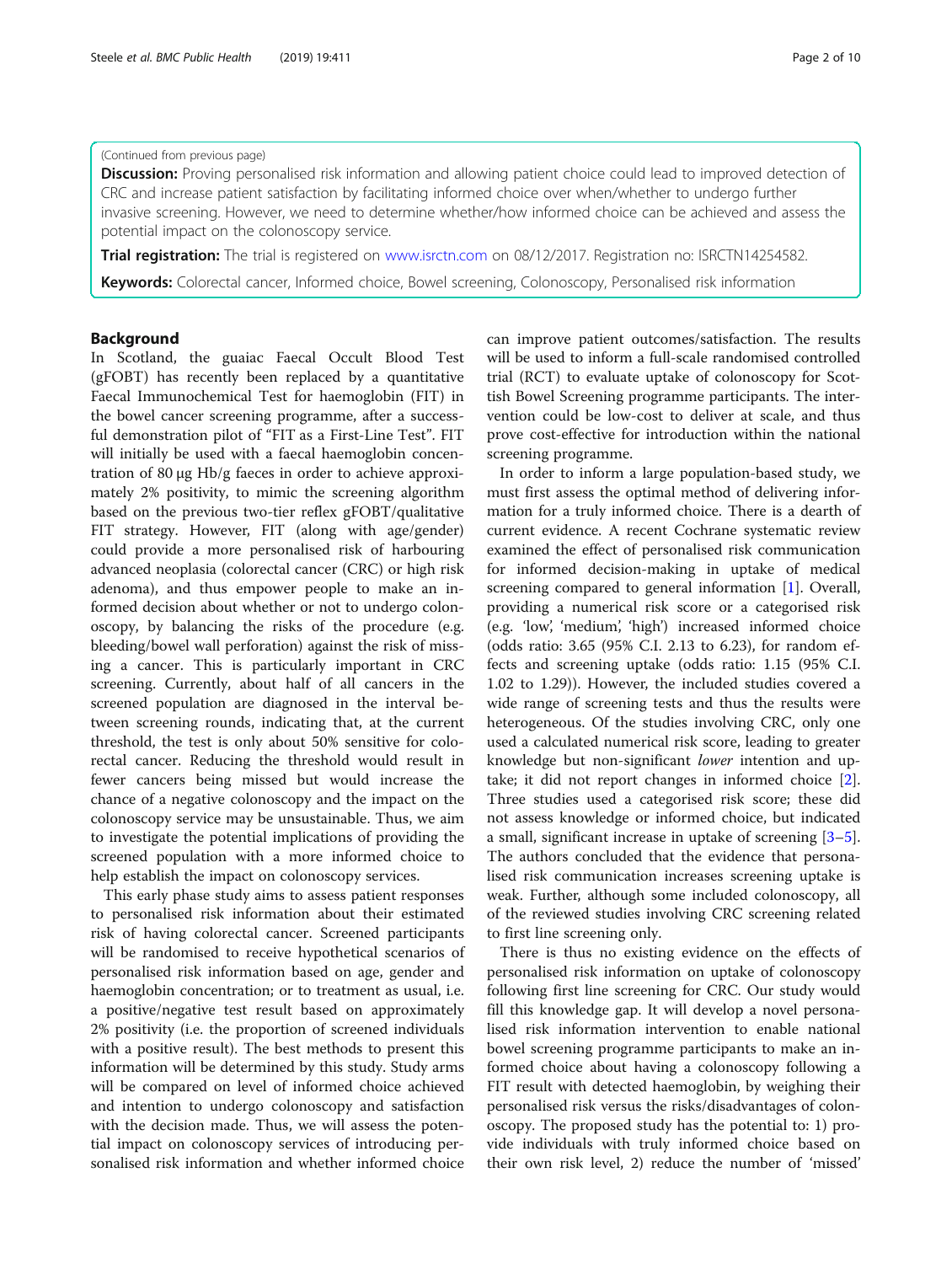interval cancers by offering colonoscopy at lower thresholds than the current cut-off, 3) improve patient outcomes and satisfaction. We will determine the best methods for achieving informed choice and, if successful, they would have the potential to be extended to other screening/treatment scenarios, and thus have much wider impact. The study outcomes would give indicative effects to inform a larger RCT designed to provide evidence on any impact on colonoscopy services.

This research will deliver new knowledge about the impact of personalised risk information on delivering informed choice for colonoscopy and has the potential to benefit NHS managers and policy makers, cancer charities, members of the public, behavioural scientists and academics interested in health behaviour and informed choice.

Providing patients with informed choice is a core NHS tenet yet there is little evidence on its impact on CRC screening uptake. We believe this research could lead to improved detection of CRC, improve health outcomes and save lives. If results are promising, it would be feasible to present risk information in the format(s) developed in this research project within the scope of the Scottish bowel screening programme in the future. Thus it has the potential to increase patient satisfaction by helping them to make their own informed decision over when or whether to undergo invasive screening. Although there could be increased costs to the NHS due to increased colonoscopy uptake; earlier cancer detection could ultimately reduce NHS treatment costs and would contribute towards meeting the aim of the Detect Cancer Early Programme to improve 5-year survival.

In the longer-term, the intervention could be adapted for other settings where individualised information may be available including medical screening, treatment decisions and in promoting lifestyle changes to reduce future health risks, and so it has the potential for much wider impact. It is proposed that any follow-up study should include GP interactions, as patients receiving a positive FIT result may seek advice from their GP in making an informed decision about colonoscopy.

The aims of this study are:

- 1) To develop methods of presenting personalised risk information to Scottish Bowel Screening Programme participants, in an easy-to-understand format using infographics.
- 2) To assess the impact of different presentations of risk information on informed choice and intention to take up an offer of colonoscopy after FIT.
- 3) To assess participants' responses to receiving personal risk information, including knowledge, attitudes to screening and risk, and emotional responses including anxiety.

# **Methods**

A simple 3-arm RCT design will be used for an intervention to present different levels of personalised risk and its effect on informed choice and intention to take up an offer of colonoscopy. The three groups are: 1) numerical personalised risk information, 2) categorical risk information, 3) positive screening test result. This is a single centre study covering the whole of Scotland and based at NHS Tayside, Ninewells Hospital & Medical School in Dundee.

Table [1](#page-3-0) lists the objectives, hypothesis and variables, analysis techniques and anticipated conclusions of the study.

Recruitment will be carried out by the Research Fellow (RF). Adults registered on the Scottish National Bowel Screening Programme database (age range 50–74 years) will be purposely selected to represent all age ranges, all deprivation categories and both genders as these factors have been shown to be associated with screening uptake. As it is typical in questionnaire-based research to get more responses from some groups (e.g. older people and higher socio-economic groups), the target recruitment will be weighted towards those groups who may be less likely to participate, based on response levels obtained from our large-scale questionnaire study on bowel screening  $[6]$  $[6]$ , with the aim of achieving a balanced sample of participants.

Prospective participants would be approached, by letter, sent on behalf of the Principal Investigator (PI), Director of the Scottish Bowel Screening Programme, to ask if they would like to participate in a survey to assess their response to an offer of colonoscopy in relation to an estimated personalised risk of having cancer. A full patient information sheet and a response form will be included along with a pre-paid envelope for return. In line with published criteria for increasing recruitment [[7\]](#page-9-0), we would use techniques including personally addressed invitation letters, signed by the PI, stamped rather than franked return envelopes, and coloured ink. The participants would also be asked whether or not they would consent to taking part in a short follow-up interview by telephone. A response form will give the option to provide a telephone number if they are happy to being contacted in this way along with the postal address to receive the study risk materials with the questionnaire. Those not replying are assumed to have declined to participate. On receipt of the returned completed response form, it would be considered that the patient is in the study and would be randomised to receive the study materials. Return of the completed questionnaire will be considered as an implied consent.

Verbal consent will be confirmed at the start of the telephone interview, including consent for audio-recordings. The consent form will be read and audio recorded along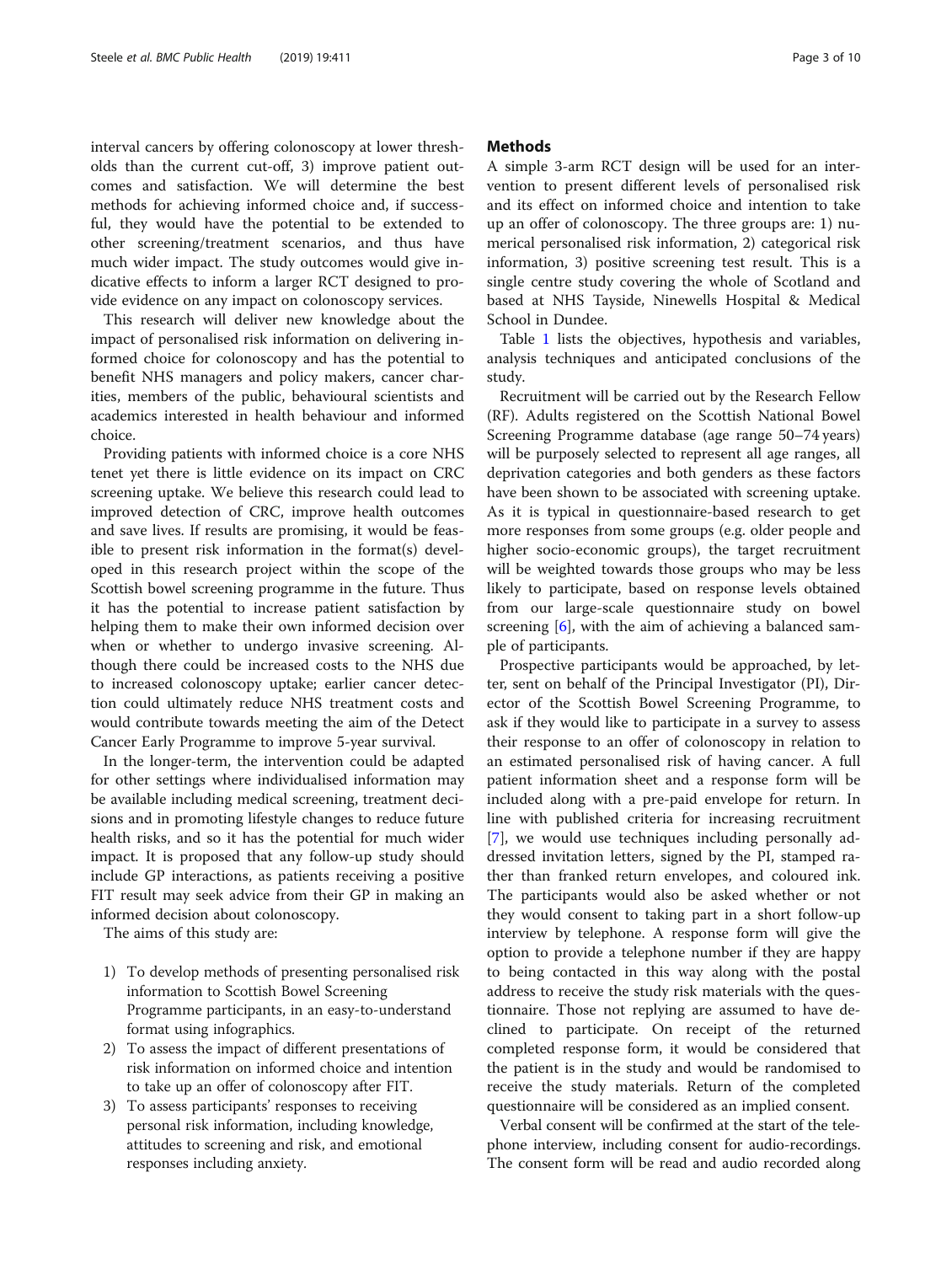# <span id="page-3-0"></span>Table 1 Study Matrix

| Objective                                                                                                                                                                                                                                                      | Hypothesis                                                                                                                                                                                   | Variables                                                                                                                                                                                                                                                                       | Techniques of<br>analysis                                                                                                                                                                                                                                                                                                                                                                                                                                                                                                                                                                                                                                     | Anticipated<br>Conclusions                                                                                                                                                                                                |
|----------------------------------------------------------------------------------------------------------------------------------------------------------------------------------------------------------------------------------------------------------------|----------------------------------------------------------------------------------------------------------------------------------------------------------------------------------------------|---------------------------------------------------------------------------------------------------------------------------------------------------------------------------------------------------------------------------------------------------------------------------------|---------------------------------------------------------------------------------------------------------------------------------------------------------------------------------------------------------------------------------------------------------------------------------------------------------------------------------------------------------------------------------------------------------------------------------------------------------------------------------------------------------------------------------------------------------------------------------------------------------------------------------------------------------------|---------------------------------------------------------------------------------------------------------------------------------------------------------------------------------------------------------------------------|
| 1) Level of informed<br>choice (derived from<br>knowledge, attitudes,<br>informed subscore of<br>Decisional Conflict Scale).<br>2) Development of novel,<br>personalised risk information<br>materials.<br>3) Intention to take up an<br>offer of colonoscopy. | Providing personalised risk<br>information will provide<br>individuals with truly informed<br>choice based on their own risk<br>level and improve satisfaction in<br>screening participants. | $\cdot$ Age<br>• Gender<br>$\cdot$ SIMD<br>• Study arm<br>• Previous screening history<br>• Measures of<br>informed choice:<br>° Knowledge<br>° Attitude<br>° Informed subscore<br>(Decisional Conflict Scale)<br>• Behaviour (intention to<br>uptake colonoscopy)<br>• Anxiety | Comparison of<br>knowledge,<br>attitudes and<br>intention to<br>uptake<br>colonoscopy<br>between the study arms.<br>Data on intention to take<br>up colonoscopy from<br>each scenario will be<br>matched with the expected<br>range of risk scores in the<br>Scottish population.<br>Comparison of themes<br>from the qualitative analysis<br>between those who intended<br>and did not intend to take up<br>the offer of colonoscopy.<br>Any differences with respect to<br>age/gender/<br>socioeconomic status and also<br>whether or not previously<br>participated in screening<br>and/or taken up the offer<br>of colonoscopy would<br>also be explored. | Differences in<br>intention to uptake<br>colonoscopy between<br>study arms will help<br>to inform a full-scale<br>RCT to evaluate up-<br>take of colonoscopy<br>in Scottish Bowel<br>Screening Programme<br>participants. |

SIMD Scottish Index of Multiple Deprivation

with patient replies which will also be ticked on paper. Participants can still take part in the telephone interview, even if they do not wish to be recorded, in which case responses would be recorded on paper. A study ID will be assigned prior to transcription to ensure the interview is anonymised. The consent form will be stored separately to the anonymised study data.

A designated contact person who is external to the study team has also been nominated if prospective participants wish to discuss any concerns that invitees may have regarding the study before giving consent. The Patient Information Sheet will make clear that participants may withdraw from the study at any time without giving a reason and their data will be removed from the study.

Based on previous research  $[8]$  $[8]$ , it is expected that 25% will respond and be randomised, we expect a further 20% attrition between consent and questionnaire return.

The risk information materials will initially be pilot tested in around 30 participants from the screening database. Therefore, 144 will be invited, with 36 expected to respond and 30 completing the questionnaire.

Following the pilot testing in sample participants, a further 1440 will be invited to receive the finalised personalised risk information about their risk of having colorectal cancer and provide responses. As above, it is expected that 360 will respond and be randomised, with 300 then completing the study questionnaire. Figure [1](#page-4-0) shows a flow diagram of the study design with expected numbers of participants. A small number of participants

would be purposively sampled, from those consenting to be telephoned, from each treatment arm, estimated at 10 per arm, total = 30, to provide representation with regard to age, gender, socioeconomic status and responses to the scenarios.

Any adult registered on the Scottish Bowel Screening database with ability to consent (aged 50–74 years) will be included in the participant selection, but invitations will not be sent to those who have recently participated in screening, or will shortly be invited for screening (within six months of either event). This is to avoid any potential confusion between the study materials and the actual screening result.

For ethical reasons, the Study Participant Information Sheet will state that those currently being treated for cancer or other serious illness should ignore the invitation and accept our apologies for contacting them at what may be an inappropriate time. Inclusion on the screening database coincides with the first invitation at age 50, thus it is not possible to sample those not previously invited. Prospective participants would therefore include those who have previously been invited but not taken part in screening, those who have previously completed a gFOBt or FIT test, and also potentially a small number who have previously had a positive test and been offered colonoscopy.

Our aim is to develop novel, personalised risk information materials (for both risk of having CRC and risk of undergoing colonoscopy) which will be provided in a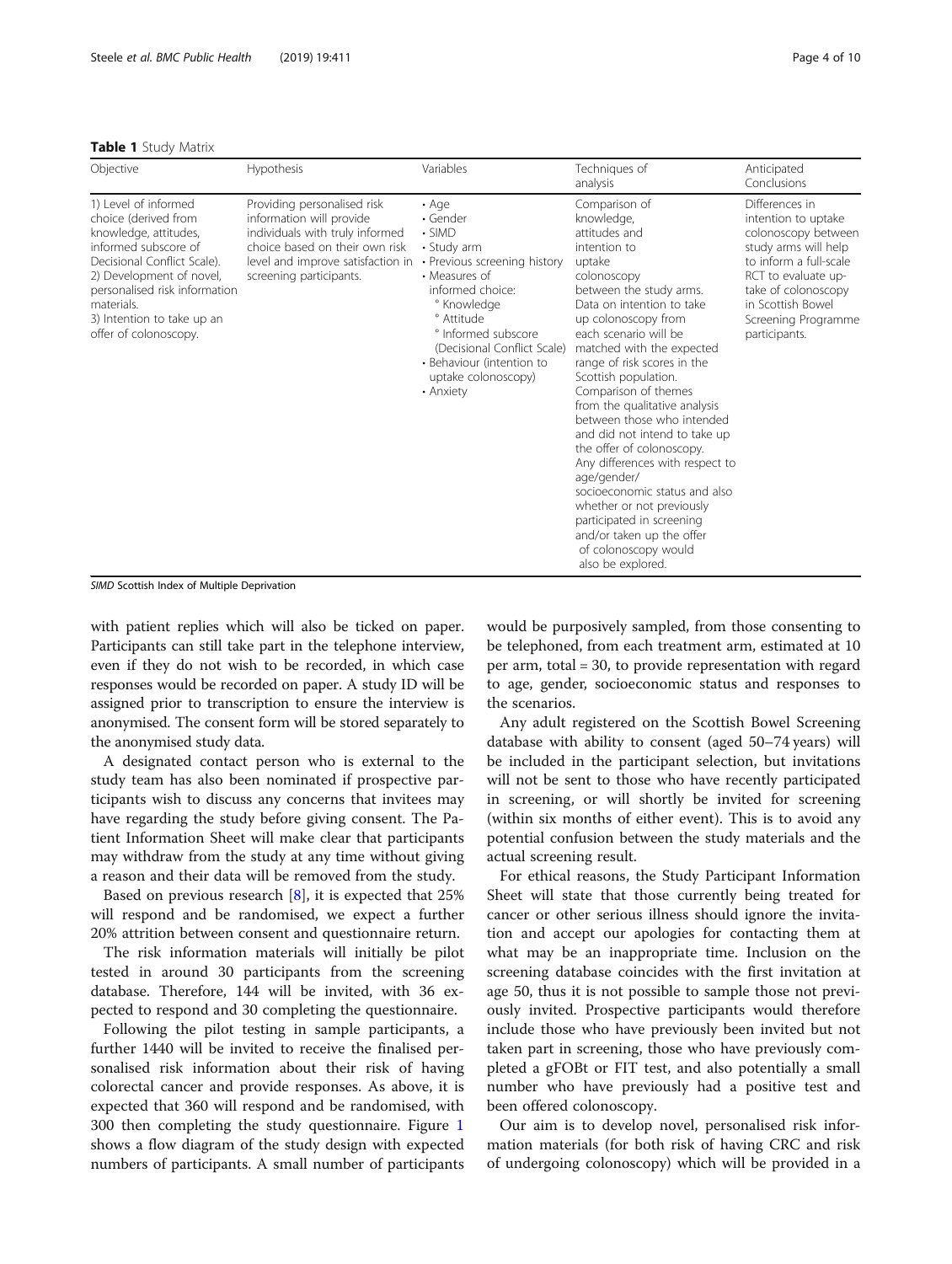<span id="page-4-0"></span>

visual format (based on infographics [\[9](#page-9-0)]), aimed at being understandable across education levels, as guided by recommendations [\[10,](#page-9-0) [11](#page-9-0)]. It is planned to use absolute instead of relative risks, mortality instead of survival rates, and natural frequencies instead of conditional probabilities, as these are recommended as best practice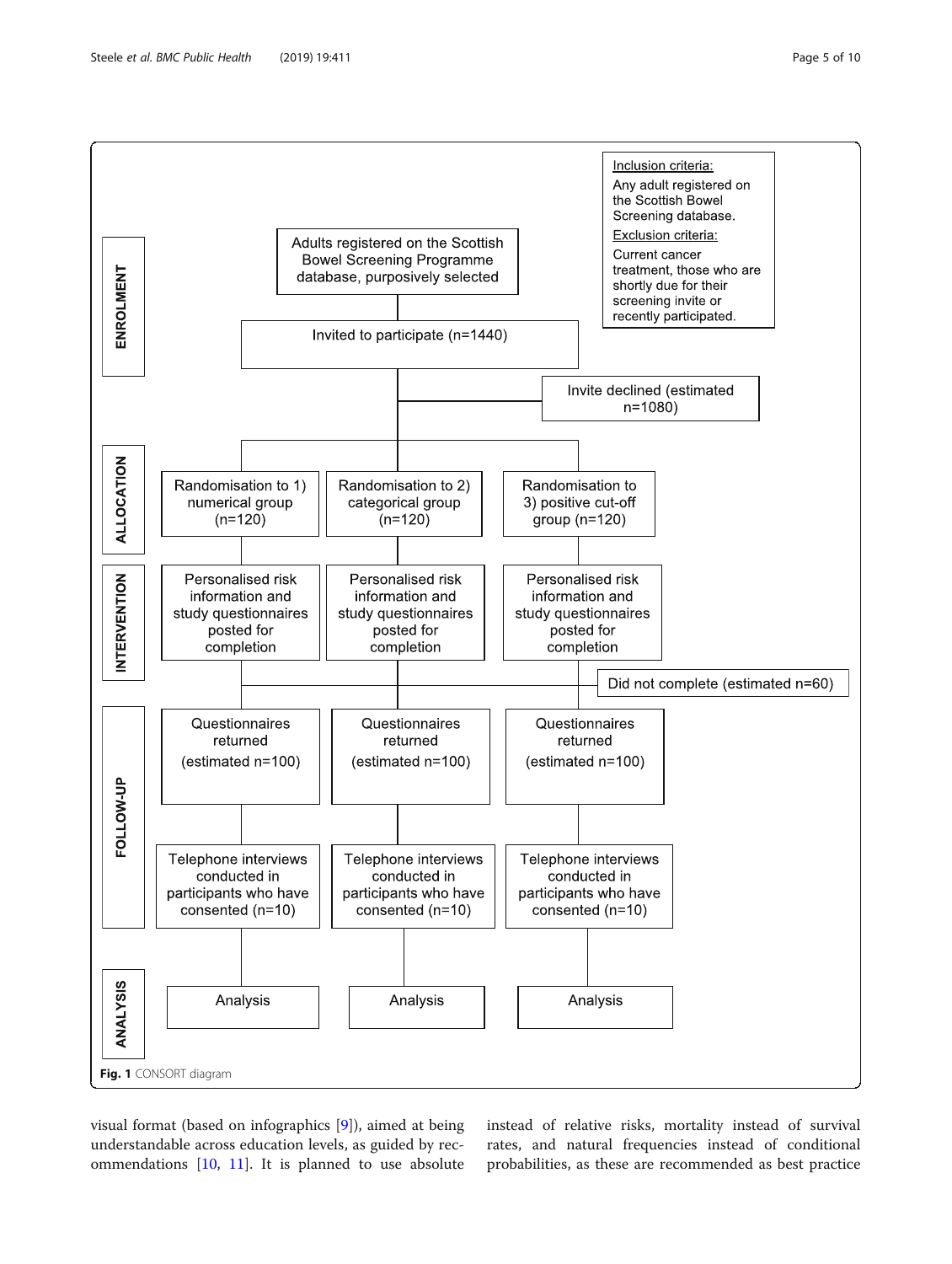[[12\]](#page-9-0). However, this is open to change if the development process suggests otherwise.

The risk information materials for each of the study arms will be developed in months 1–12. We will recruit 2 Public and Patient Involvement (PPI) representatives to be core members of our project team and a further 4–6 PPI representatives to participate in co-development workshops along with the RF, the core project team and an infographics expert who has been engaged to design and produce the risk materials. The materials will then be pilot tested on sample participants before being refined and finalised.

The PPI participants will be from a healthy population group. They will be selected to be representative of the screening population with regard to socioeconomic status, age and gender. Those with a diagnosis of colorectal cancer will be excluded as it is important for the materials to be relevant to asymptomatic people who do not have a diagnosis of colorectal cancer. Medically qualified people will also be excluded. They will be sought via routes such as SHARE, the NHS Public Involvement Team and through other academic contacts with appropriate patient representative groups in place who might be interested in participating in this work.

The co-development workshops will be held throughout months 3–12 to develop, review and refine the project materials. We estimate that this would involve up to six three-hour meetings, which will be held at a venue convenient to the PPI group. Travel and subsistence costs will be met in full. As key members of the workshops, the PPI participants will contribute to the development process from a lay perspective, as health professionals and patients may form different interpretations of risk information. They will also provide feedback on the modified informed choice measure. We do not think it necessary to audio record the discussions; however, the RF will minute key points and circulate to the group following each meeting.

The risk materials will be pilot tested with a small sample  $(n = 30)$  of participants from the screening database, who would be posted the study invitation letter with reply slip, patient information sheet, risk information materials and informed choice questionnaire in advance of the main recruitment (month 7). An option to consent to telephone contact is available on the reply slip. Telephone interviews (months 8–9) will be conducted with consenting participants to assess ease of understanding and acceptability, and understanding of levels or risk based on the different scenarios. The impact on informed choice via the developed measure will also be assessed. The results will be fed into the finalisation of the materials, at a workshop involving the PPI members (month 10).

Presentation or risk will be assessed both as a '1 in x risk' and natural frequencies in the development process, one or both of these may be used in the final materials. Participants will also be presented with the information on the risks of having a colonoscopy which is currently provided to those who are offered the test following a positive gFOBT. Group 3 is effectively a control group, which reflects current practice, to allow comparison of likely uptake of colonoscopy with the personalised risk information groups. Three verbal categories (lowest, moderate, highest risk) for simplicity of presentation of information are proposed. However, it is possible this could be modified during the development process, if the PPI involvement suggests otherwise. The development of the risk materials is a key part of the project, thus it is not possible to be too specific on detailed content or categorisations at this stage. The finalised risk materials will be used in the RCT across Scotland.

Patients who complete and return the response form indicating that they are willing to take part will be randomised to one of the study arms and then posted the materials and informed choice questionnaire with a stamped addressed envelope for return of the questionnaire. Study documents which will be sent to the participant are: Scenario letter(s) according to study arm, study questionnaire, "Having a colonoscopy" leaflet and "The Bowel Screening Test" leaflet. Return of the questionnaire will be considered as an implied consent.

Randomisation with minimisation on variables related to risk (i.e. age, SIMD, gender) will be carried out via MINIM software by an individual independent to the process of running the study, who will thus be blinded to the recruitment process.

The study will be co-ordinated by a Study Management Group, consisting of the PI, Co-investigators, Research Fellow and two PPI members.

Consenting participants will be randomised to one of 3 conditions:

- 1) Numerical (i.e. a personalised numerical-based risk assessment (e.g. 1 in x risk) related to hypothetical test result and age and gender)
- 2) Categorical (as treatment group 1) but this would be categorised as 'Lowest', 'Moderate' and 'Highest' risk
- 3) Positive cut-off (i.e. as current practice that is i.e. a positive test result, based on the current cut-off to give approximately 2% positivity).

Each condition would be presented with hypothetical scenarios relating to different levels of risk of CRC and asked to rate their intention of attending a colonoscopy if they received that result following an actual FIT. Three scenarios, relating to lowest, moderate and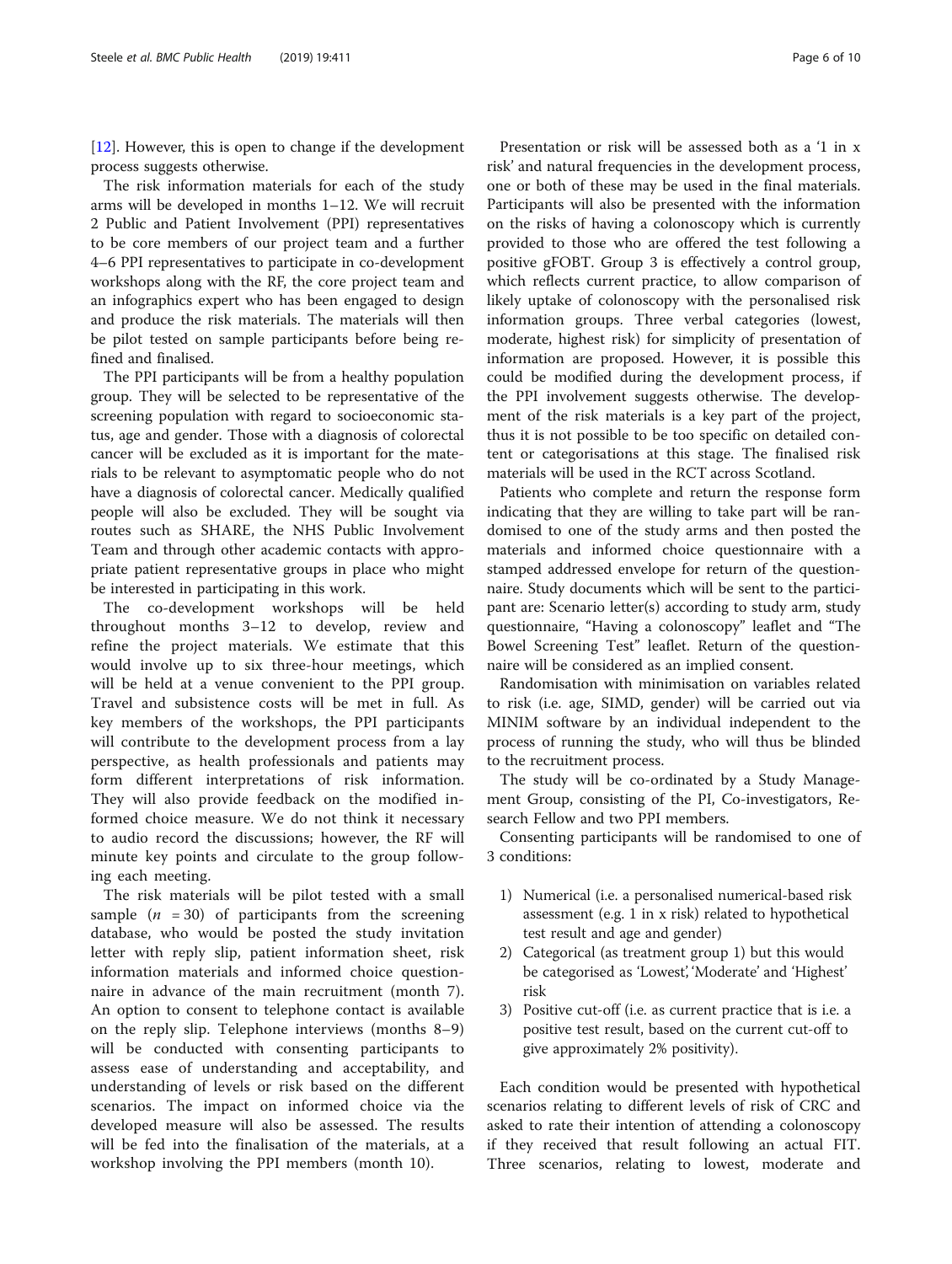highest risk for colorectal cancer would be presented in groups 1 and 2; by definition group 3 has only one possible scenario i.e. a positive screening test result.

The lowest, moderate and highest risk categories and the disease frequencies used in the scenarios will be derived from data from a study which observed that risk of significant colorectal neoplasia rises with increasing faecal haemoglobin concentrations [\[13\]](#page-9-0). Although the actual faecal haemoglobin concentrations might represent different risks for individuals (e.g. different genders), the hypothetical scenarios would be presented as a specific level of risk (e.g. with this result you would have a 1 in x risk (or a moderate risk) of having CRC) and thus would be applicable to all participants. The aim of using both actual numerical risks and verbal categories is to assess their impact on the understanding and reactions of participants to these different forms of materials. The standard information describing the first-line screening process will be provided as an introduction to the different scenarios, as participants may have different previous experiences of first line screening.

A study questionnaire will be used to collect participant responses to information materials including intention, knowledge about the test (8 items: including risks of having cancer and undergoing a colonoscopy) and attitudes towards undergoing the test (4 items: including benefits, importance and pleasantness/ unpleasantness) and anxiety. Questionnaire data will be collected at a single time-point (months 19–21). Telephone interviews will be conducted in a small number of participants (10 from each study arm) to collect more detailed responses.

Data on screening history (i.e. previous participation/ failure to participate/been offered a colonoscopy) will be collected at the time of sampling, as these strongly predict screening uptake [\[6\]](#page-9-0). We accept that recruitment via invitation letter may lead to a bias towards previous screening participants in our sample. However, in actual practice, the offer of informed choice following FIT would only be made to those who had completed the test with detected blood in their sample, so we believe this would be an acceptable, if not desirable, bias. However, as FIT has just been introduced in Scotland and the previous gFOBt is thought to be regarded as more difficult to complete [[14\]](#page-9-0), we would not want to exclude people who may complete a FIT in the future. Any differences with regard to previous screening history would be explored in our analysis (see below).

There is as yet no accepted measure of informed choice in cancer screening uptake [\[12](#page-9-0)]. Our informed choice measure will be adapted from Smith et al. [\[9](#page-9-0)]. They applied a multidimensional model of informed choice (developed and validated for antenatal screening for Down's syndrome [\[15](#page-9-0), [16\]](#page-9-0), and combined the constructs of a) knowledge, b) attitudes and c) behaviour to assess the extent to which people made an informed choice about participating in screening using gFOBT. Items measuring knowledge about the test (8 items: including risks of having cancer and undergoing a colonoscopy) and attitudes towards undergoing the test (4 items: including benefits, importance and pleasantness/ unpleasantness) will be adapted to relate to colonoscopy rather than gFOBT. As this is therefore a new scale, the measure will be pilot tested with the PPI project participants, workshop participants and a small sample of participants from the bowel screening database (the same sample as in development of risk materials above) to assess acceptability and understanding. Full psychometric testing of the developed measure will be undertaken and reported.

We will use the informed subscore (items 1–3) from the Decisional Conflict Scale [\[17\]](#page-9-0) to assess the extent to which participants feel informed about their decisions. These items are: "I know which options are available to me", "I know the benefits of each option" and "I know the risks and side effects of each option", scored on a 7-point scale from "strongly agree" to "strongly disagree". As this is a hypothetical scenario study we are only able to use intention and not actual uptake as our outcome measure of behaviour. However, intention was very strongly related to actual uptake (with a mean intention score of 6.7 out of a maximum 7 for kit returners) in our previous large-scale study [[6\]](#page-9-0).

Intention to take up the offer of colonoscopy, as a proxy for behaviour, will be measured on a Likert-type scale from 1 (low intention) to 7 (strongly intend) in response to e.g. "If I received information that I had x level of risk of bowel cancer, I would choose to have a colonoscopy". Anxiety will be measured by a previously-validated six-item version of the State Trait Anxiety Inventory  $[18]$  $[18]$  $[18]$ . An example item is the statement "I am worried", with a choice of four responses on a scale from "not at all" to "very much".

Ease of understanding and acceptability of the presentation of risk information will also be assessed in the questionnaire using Likert-type questions e.g. "I found the information presented easy to understand" scored on a 7-point scale from "strongly agree" to "strongly disagree".

A small number of participants would be purposively sampled, from those agreed to be telephoned/consented for the interview, from each treatment arm (estimate  $n$ = 10 per arm, total  $n = 30$ ) to provide representation with regard to age, gender, socioeconomic status and responses to the scenarios. The RF would conduct semi-structured interviews, by telephone, to explore the acceptability/readability and any potential negative impact of the risk information, participants' understanding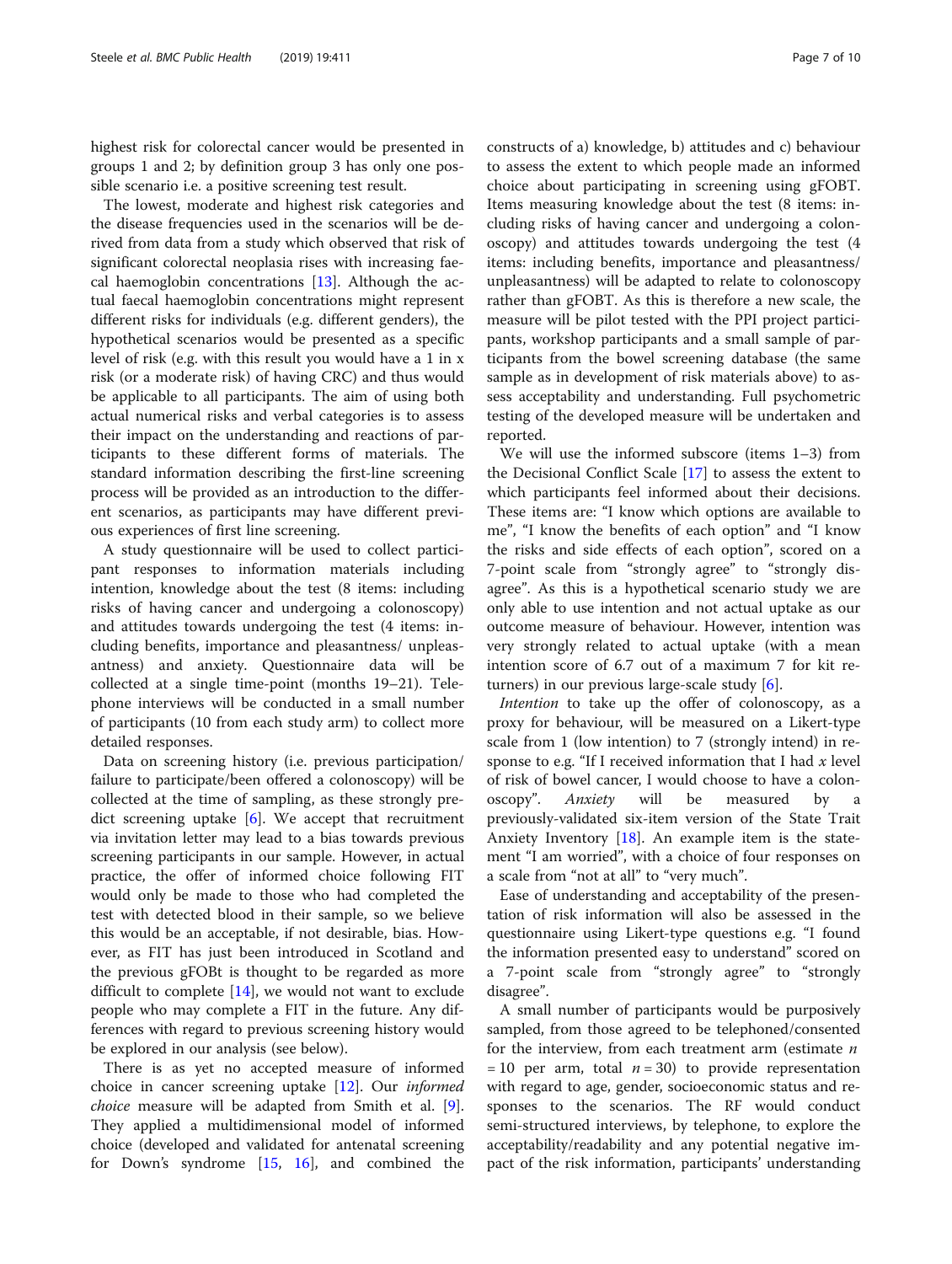of risk factors and attitudes to the different scenarios presented, and reasons for their reported intentions. As only a small number of the 300 participants will be interviewed at follow-up, the questionnaire will include an open-ended final question encouraging additional comments. The follow-up telephone interviews will include questions relating to emotional responses to the material and understanding of what is meant by the verbal risk categories, as well as asking how participants perceive the risk of undergoing a colonoscopy versus that of having cancer in the given scenarios.

Telephone interviews are an effective means of gathering data in health research provided challenges are addressed [[19\]](#page-9-0); and are more practical and cost-effective than face-to-face interviews as participants will be from the whole of Scotland. Interviews will be recorded (with permission) and fully transcribed.

All questionnaires and other records will be identified in a manner designed to maintain participant confidentiality. All records will be kept in a locked filing cabinet with limited access to study staff only. Archiving of study documents will be for five years after the end of study.

Data integrity of questionnaire data will be enforced by valid and range checks at the time of data entry. Clinical information will not be released without the written permission of the participant, except as necessary for monitoring and auditing by the Sponsor or its designee. All electronic information will be stored on secure network computers held on a University of Dundee network drive accessed by a password protected device. Data management will be conducted in compliance with Tayside Medical Science Centre (TASC) Standard Operating Procedures (SOP) on Data Management, TASC SOP53 Data Management Systems in Clinical Research.

The Data Management System (DMS) will be Excel, as approved by Sponsor. The DMS will be based on the protocol for the study and individual requirements of the investigators. Information will only be collected that is required to meet the aims of the trial and to ensure the eligibility and safety of the participant. The trial database will be compliant with TASC SOP53 Data Management Systems in Clinical Research. The anonymised data will be imported from Excel for analysis using SPSS (see below).

The database is managed in line with all applicable principles of medical confidentiality and UK law on data protection, namely, the Data Protection Act 1998, which brought UK law into line with the EU Data Protection Directive. The Data Controller will be the University of Dundee and the Data Custodian will be the PI. Database lock will be conducted in compliance with TASC SOP32 Locking Clinical Study Databases.

The PI, co-investigators and all institutions involved in the study will permit study related monitoring, audits, and Research Ethics Committee review. The PI agrees to allow the Sponsor or, representatives of the Sponsor, direct access to all study records and source documentation.

Knowledge, attitudes and intention to take up colonoscopy will be compared between the groups, using pre-determined categorisations [\[12](#page-9-0)], to assess whether providing personalised information on CRC risk leads to informed choice. In addition, between group differences in outcomes on the scales relating to knowledge, attitudes and behaviour will be analysed as continuous variables via Analysis of Variance (ANOVA) and individual items will also be examined, as recommended by Ghanouni et al. [\[20\]](#page-9-0). Covariates in the analyses are age, gender, deprivation category, and history of FOBT/FIT screening, as obtained from the screening database. Data on personal or family history of CRC are not available in the screening database and therefore cannot be examined.

Data on intention to take up colonoscopy from each scenario will be matched with the expected range of risk scores in the Scottish population (from the demonstration pilot of FIT as a First Line Test), to estimate total uptake, and hence the potential impact on colonoscopy services for numerical versus categorical presentation of personalised risk information, in comparison to the current positive/negative cut-off. This will provide preliminary evidence of the effects of implementing informed choice following introduction of FIT on current colonoscopy services.

Themes from the qualitative analysis will be compared between those who intended and did not intend to take up the offer of colonoscopy, which would help in understanding how the personalised risk information for both CRC and colonoscopy is understood and received and also the underlying reasons for the choices made. Any differences with respect to age/gender/socioeconomic status and also whether or not previously participated in screening and/or taken up the offer of colonoscopy will also be explored.

Thematic qualitative analysis will be used to analyse responses gathered from the telephone interviews as it permits rich description of participants' perceptions, feelings and experiences [[21](#page-9-0)]. Each interview will be analysed on a line-by-line basis for key themes/patterns. Recruitment will continue until saturation of themes is reached. The planned recruitment of  $n = 30$  to the qualitative interviews is based on numbers required for saturation in previous research by the authors, but there is scope to increase this if saturation is not achieved.

An  $n = 300$  (100 in each group) will have 83.7% power of detecting a 1 point increase in knowledge (intervention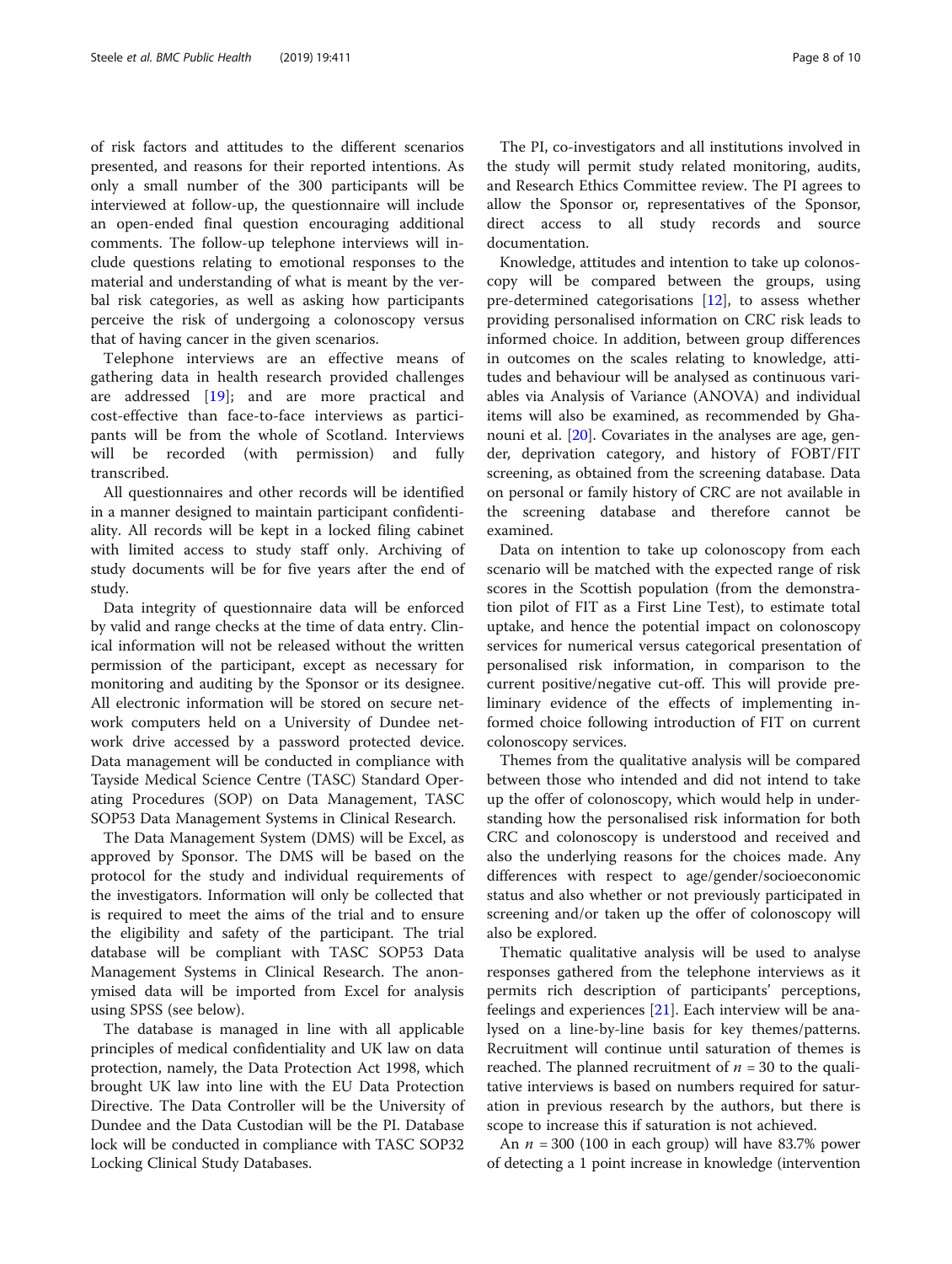versus control), and a 2 point difference in attitudes (based on existing study means/SDs  $[9, 15]$  $[9, 15]$  $[9, 15]$ ), using a one-way ANOVA. A pilot sample of 60–100 per group is recommended to provide an estimate of an event rate [[22](#page-9-0)] (e.g. screening uptake); so a sample of 300 would provide an indicative effect size of colonoscopy uptake for a future full-scale study. We would send out 1440 invitations, from whom we conservatively expect to get around 360 replies (25%) (based on previous research  $[8]$  $[8]$ ); we expect a further 20% attrition between consent and questionnaire return, giving a final  $n = 300$ . In the event that we do not hit our target of 360 replies to the first letter, a second wave of invitation letters would be sent out (the number of these would be based on actual response to and the deficit from the first invitation). We accept that the sample size may not be sufficient to assess all interactions between covariates. However this is a pilot study and a major aim is to assess effect sizes to determine accurate sample sizes for a larger study; we believe we have sufficient power to achieve this aim.

There is a risk of causing upset to patients with cancer or patients who may be disturbed by thinking about their cancer risk. It is not possible to exclude such patients from the initial contact. We have worded the Participant Information Sheet to express our apologies for contacting anyone in inappropriate circumstances. The patient invitation letter provides contact details of an individual who is completely independent of the research who can help in this case and advise to whom a complaint can be made to if required. It will also be stressed that risk scenarios are purely hypothetical. It should be noted that all individuals who will be contacted are enrolled in screening and the invite would not be dissimilar to the Scottish Bowel Screening invite.

If there is a problem with any participant it will be recorded in an Adverse Event log in compliance with TASC SOP11v9.

The PI will seek approval for any amendments to the Protocol or other study documents from the Sponsor, Research Ethics Committee (REC) and NHS R&D Office(s). Amendments to the protocol or other study docs will not be implemented without these approvals.

In the event that the PI needs to deviate from the protocol, the nature of and reasons for the deviation will be recorded in the Case Report Form, documented and submitted to the Sponsor. If this necessitates a subsequent protocol amendment, this will be submitted to the Sponsor for approval and then to the appropriate REC and lead NHS R&D Office for review and approval. In the event that a serious breach of Good Clinical Practice (GCP) or protocol is suspected, this will be reported to the Sponsor Governance Office immediately.

Annual reporting will be conducted in compliance with TASC SOP 15: Preparing and Submitting Progress and Safety Reports in CTIMPs and Non-CTIMPs, as a condition of sponsorship and as a condition of a favourable opinion from a REC. An HRA Annual Progress Report for NCTIMPs will be prepared and submitted by the CI to REC, and copied to the Sponsor, on the anniversary date of the REC favourable opinion.

Any safety reports additional to Serious Adverse Event reports, for example, reports of a Data Monitoring Committee, will be sent by the CI to REC, with a Safety Report Form, and to the Sponsor.

The end of study is defined as database lock once all data collection is complete. The Sponsor, CI and/or the SC have the right at any time to terminate the study for clinical or administrative reasons. The end of the study will be reported to the Sponsor and REC within 90 days, or 15 days if the study is terminated prematurely. The PI will ensure that any appropriate follow up is arranged for all participants. A summary report of the study will be provided to the Sponsor and REC within 1 year of the end of the study.

Ownership of the data arising from this study resides with the study team and their respective employers. On completion of the study, the study data will be analysed and tabulated, and a clinical study report will be prepared.

The clinical study report will be used for publication and presentation at scientific meetings. Investigators have the right to publish orally or in writing the results of the study.

Summaries of results will also be made available to Investigators for dissemination within their clinical areas (where appropriate and according to their discretion).

# **Discussion**

This early phase study will examine patient responses to personalised risk information about their risk of having CRC. The best methods to present personalised risk information based on age, gender and faecal haemoglobin concentration will be determined and compared to current practice i.e. a positive/negative test result. We will test whether this can lead to truly informed choice, the effect on intention to have a colonoscopy and thus potential impact on colonoscopy services, and whether informed choice can improve patient outcomes/satisfaction and potentially save lives.

Our study will be based on hypothetical scenarios and intention, rather than actual uptake of colonoscopy. Thus, we expect to use the results to inform a full-scale RCT which will evaluate actual uptake of colonoscopy for Scottish Bowel Screening programme participants. If successful, the intervention could be low-cost to deliver at scale, and thus prove cost-effective for introduction within the national screening programme.